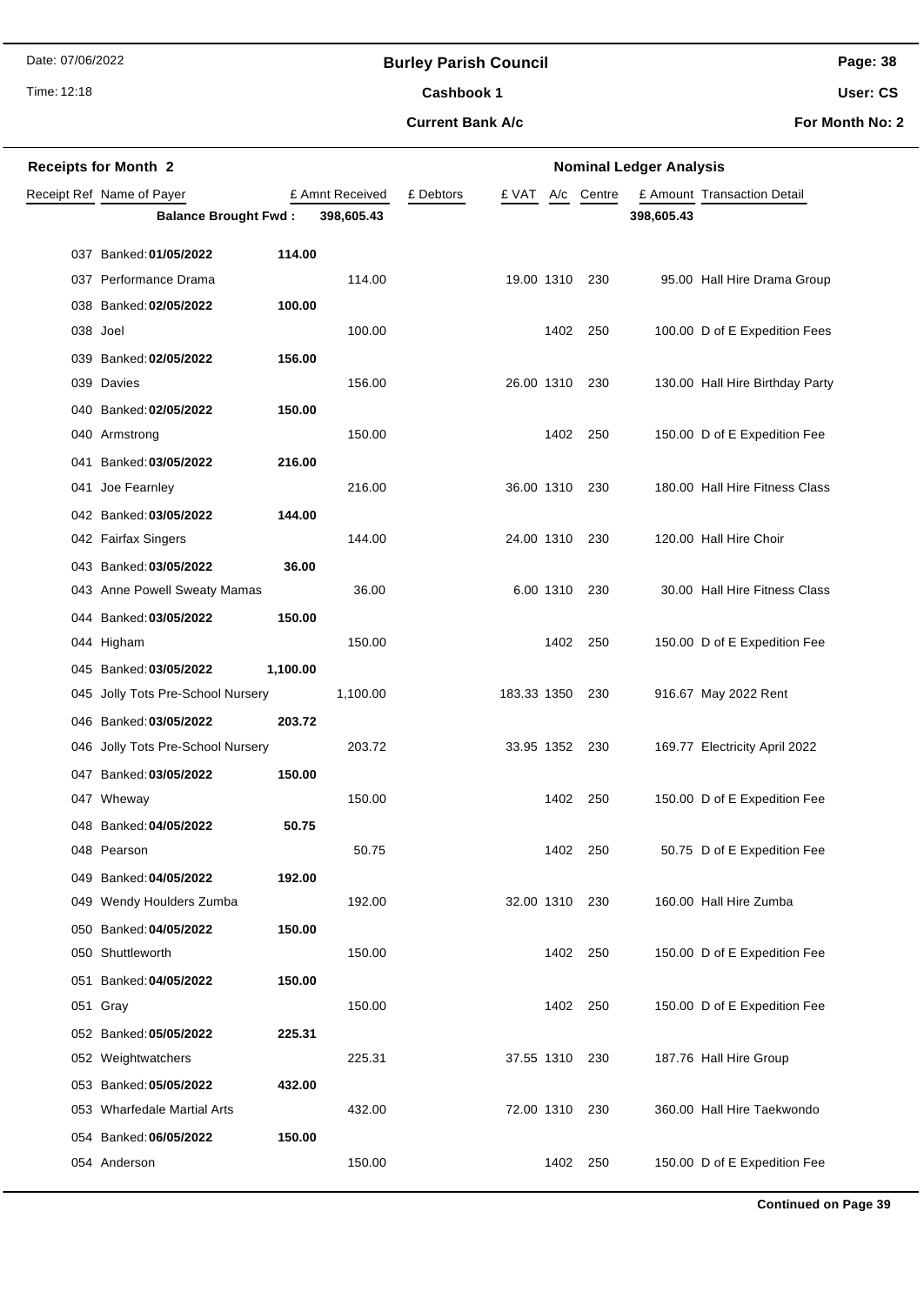## **Burley Parish Council**

Time: 12:18

## **Current Bank A/c** Cashbook 1

**Page: 39 User: CS**

**For Month No: 2**

| <b>Receipts for Month 2</b> |                                      |           |                 | <b>Nominal Ledger Analysis</b> |                |          |        |  |                                      |  |
|-----------------------------|--------------------------------------|-----------|-----------------|--------------------------------|----------------|----------|--------|--|--------------------------------------|--|
|                             | Receipt Ref Name of Payer            |           | £ Amnt Received | £ Debtors                      | £ VAT          | A/c      | Centre |  | £ Amount Transaction Detail          |  |
|                             |                                      |           |                 |                                |                |          |        |  |                                      |  |
|                             | 055 Banked: 06/05/2022               | 150.00    |                 |                                |                |          |        |  |                                      |  |
|                             | 055 Richmond                         |           | 150.00          |                                |                | 1402 250 |        |  | 150.00 D of E Expedition Fee         |  |
|                             | 056 Banked: 06/05/2022               | 150.00    |                 |                                |                |          |        |  |                                      |  |
|                             | 056 Sage                             |           | 150.00          |                                |                | 1402 250 |        |  | 150.00 D of E Expedition Fee         |  |
|                             | 057 Banked: 06/05/2022               | 150.00    |                 |                                |                |          |        |  |                                      |  |
|                             | 057 Hollins                          |           | 150.00          |                                |                | 1402 250 |        |  | 150.00 D of E Expedition Fee         |  |
|                             | 058 Banked: 07/05/2022               | 150.00    |                 |                                |                |          |        |  |                                      |  |
|                             | 058 Brown                            |           | 150.00          |                                |                | 1402 250 |        |  | 150.00 D of E Expedition Fee         |  |
|                             | 059 Banked: 08/05/2022               | 150.00    |                 |                                |                |          |        |  |                                      |  |
|                             | 059 Lalita                           |           | 150.00          |                                |                | 1402 250 |        |  | 150.00 D of E Expedition Fee         |  |
|                             | 060 Banked: 09/05/2022               | 72.00     |                 |                                |                |          |        |  |                                      |  |
|                             | 060 Jo Lovell Yoga                   |           | 72.00           |                                | 12.00 1310 230 |          |        |  | 60.00 Hall Hire Yoga                 |  |
|                             | 061 Banked: 09/05/2022               | 66.00     |                 |                                |                |          |        |  |                                      |  |
|                             | 061 Bonds Theatre School             |           | 66.00           |                                | 11.00 1310 230 |          |        |  | 55.00 Hall Hire Theatre Class        |  |
|                             | 062 Banked: 09/05/2022               | 228.00    |                 |                                |                |          |        |  |                                      |  |
|                             | 062 Hafeez                           |           | 228.00          |                                | 38.00 1310 230 |          |        |  | 190.00 Hall Hire Birthday Party      |  |
|                             | 063 Banked: 09/05/2022               | 150.00    |                 |                                |                |          |        |  |                                      |  |
|                             | 063 Robinson                         |           | 150.00          |                                |                | 1402 250 |        |  | 150.00 D of E Expedition Fee         |  |
|                             | 064 Banked: 10/05/2022               | 6,000.00  |                 |                                |                |          |        |  |                                      |  |
|                             | 064 City of Bradford MDC             |           | 6,000.00        |                                | 1,000.00 1203  |          | 200    |  | 5,000.00 Verges SLA Payment 22/23    |  |
|                             | 065 Banked: 10/05/2022               | 150.00    |                 |                                |                |          |        |  |                                      |  |
|                             | 065 McCutcheon                       |           | 150.00          |                                |                | 1402     | 250    |  | 150.00 D of E Expedition Fee         |  |
|                             | 066 Banked: 10/05/2022<br>066 Stacey | 150.00    | 150.00          |                                |                | 1402 250 |        |  | 150.00 D of E Expedition Fee         |  |
|                             | 067 Banked: 10/05/2022               | 150.00    |                 |                                |                |          |        |  |                                      |  |
|                             | 067 Donnelly                         |           | 150.00          |                                |                | 1402 250 |        |  | 150.00 D of E Expedition Fee         |  |
|                             | 068 Banked: 12/05/2022               | 150.00    |                 |                                |                |          |        |  |                                      |  |
|                             | 068 Hughes                           |           | 150.00          |                                |                | 1402 250 |        |  | 150.00 D of E Expedition Fee         |  |
|                             | 069 Banked: 12/05/2022               | 150.00    |                 |                                |                |          |        |  |                                      |  |
|                             | 069 McMurrough                       |           | 150.00          |                                |                | 1402 250 |        |  | 150.00 D of E Expedition Fee         |  |
|                             | 070 Banked: 12/05/2022               | 150.00    |                 |                                |                |          |        |  |                                      |  |
|                             | 070 Hunt                             |           | 150.00          |                                |                | 1402 250 |        |  | 150.00 D of E Expedition Fee         |  |
|                             | 071 Banked: 13/05/2022               | 10,461.26 |                 |                                |                |          |        |  |                                      |  |
|                             | 071 HMRC                             |           | 10,461.26       |                                |                | 105      |        |  | 10,461.26 Q1 VAT Return Feb-April 22 |  |
|                             | 072 Banked: 13/05/2022               | 165.00    |                 |                                |                |          |        |  |                                      |  |
|                             | 072 Jackson                          |           | 25.00           |                                |                | 1250 210 |        |  | 25.00 Allotment Rent 2022            |  |

**Continued on Page 40**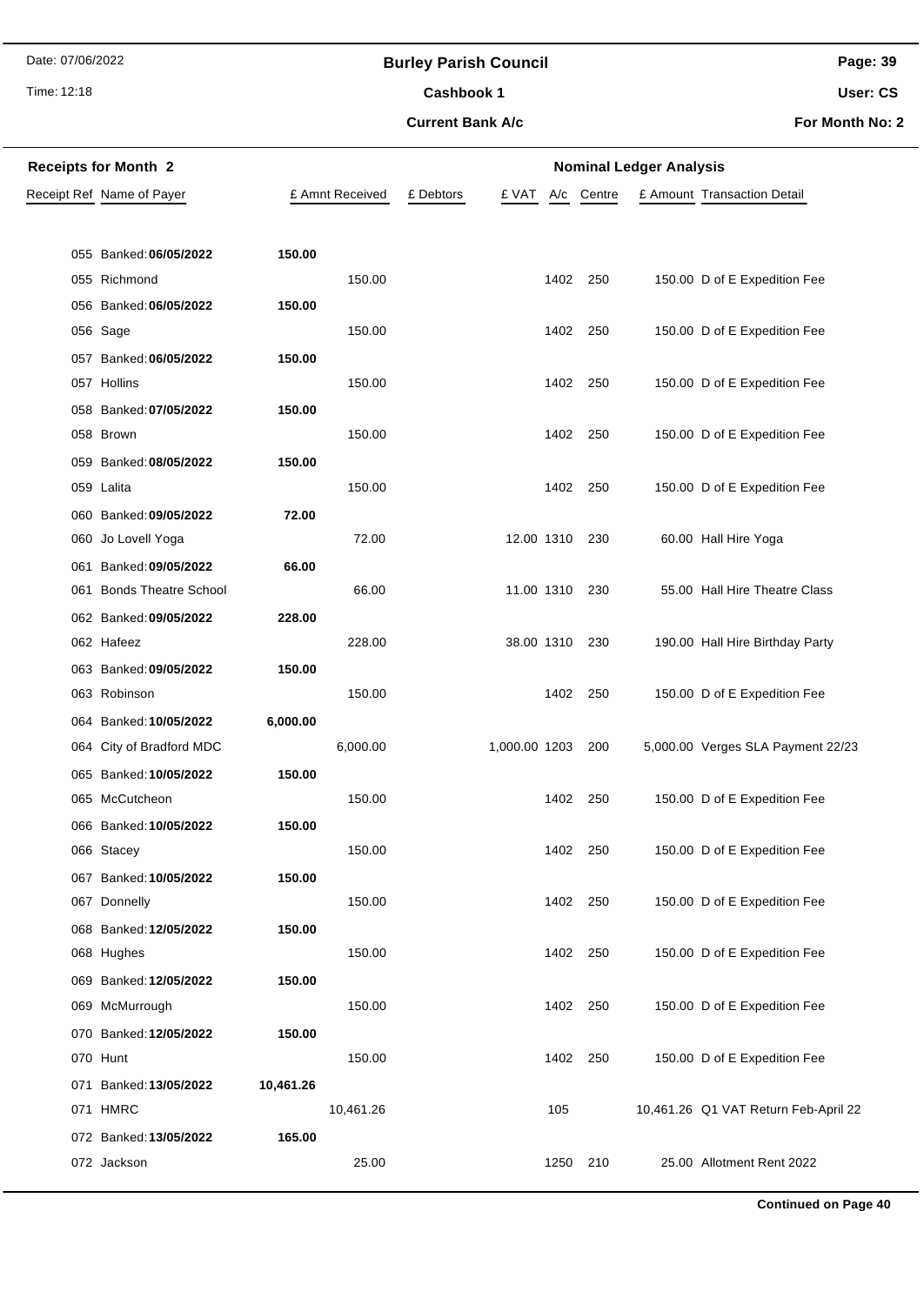Time: 12:18

## **Burley Parish Council**

Cashbook 1

**Current Bank A/c**

**Page: 40 User: CS**

**For Month No: 2**

| <b>Receipts for Month 2</b> | <b>Nominal Ledger Analysis</b> |           |            |            |  |                                |  |
|-----------------------------|--------------------------------|-----------|------------|------------|--|--------------------------------|--|
| Receipt Ref Name of Payer   | £ Amnt Received                | £ Debtors | £ VAT      | A/c Centre |  | £ Amount Transaction Detail    |  |
|                             |                                |           |            |            |  |                                |  |
| 072 Burley Theatre Group    | 140.00                         |           | 1310       | 220        |  | 140.00 Library Hire Rehearsals |  |
| 073 Banked: 13/05/2022      | 10.00                          |           |            |            |  |                                |  |
| 073 Burley Community Trust  | 10.00                          |           | 1310       | 240        |  | 10.00 Roundhouse Hire          |  |
| 074 Banked: 15/05/2022      | 150.00                         |           |            |            |  |                                |  |
| 074 Gazeley                 | 150.00                         |           | 1402       | 250        |  | 150.00 D of E Expedition Fee   |  |
| 075 Banked: 16/05/2022      | 150.00                         |           |            |            |  |                                |  |
| 075 Thorpe                  | 150.00                         |           | 1402       | 250        |  | 150.00 D of E Expedition Fee   |  |
| 076 Banked: 16/05/2022      | 150.00                         |           |            |            |  |                                |  |
| 076 Robson                  | 150.00                         |           | 1402       | 250        |  | 150.00 D of E Expedition Fee   |  |
| 077 Banked: 18/05/2022      | 150.00                         |           |            |            |  |                                |  |
| 077 Fox                     | 150.00                         |           | 1402       | 250        |  | 150.00 D of E Expedition Fee   |  |
| 078 Banked: 18/05/2022      | 150.00                         |           |            |            |  |                                |  |
| 078 Anderson                | 150.00                         |           | 1402       | 250        |  | 150.00 D of E Expedition Fee   |  |
| 079 Banked: 18/05/2022      | 150.00                         |           |            |            |  |                                |  |
| 079 Bentley                 | 150.00                         |           | 1402       | 250        |  | 150.00 D of E Expedition Fee   |  |
| 080 Banked: 18/05/2022      | 150.00                         |           |            |            |  |                                |  |
| 080 Wooller                 | 150.00                         |           | 1402       | 250        |  | 150.00 D of E Expedition Fee   |  |
| 081 Banked: 18/05/2022      | 150.00                         |           |            |            |  |                                |  |
| 081 Morgan                  | 150.00                         |           | 1402       | 250        |  | 150.00 D of E Expedition Fee   |  |
| 082 Banked: 18/05/2022      | 150.00                         |           |            |            |  |                                |  |
| 082 Graham                  | 150.00                         |           | 1402       | 250        |  | 150.00 D of E Expedition Fee   |  |
| 083 Banked: 19/05/2022      | 150.00                         |           |            |            |  |                                |  |
| 083 Curtis                  | 150.00                         |           | 1402       | 250        |  | 150.00 D of E Expedition Fee   |  |
| 084 Banked: 19/05/2022      | 150.00                         |           |            |            |  |                                |  |
| 084 Fender                  | 150.00                         |           | 1402       | 250        |  | 150.00 D of E Expedition Fee   |  |
| 085 Banked: 20/05/2022      | 150.00                         |           |            |            |  |                                |  |
| 085 Wilson                  | 150.00                         |           | 1402       | 250        |  | 150.00 D of E Expedition Fee   |  |
| 086 Banked: 20/05/2022      | 150.00                         |           |            |            |  |                                |  |
| 086 Adams                   | 150.00                         |           | 1402 250   |            |  | 150.00 D of E Expedition Fee   |  |
| 087 Banked: 23/05/2022      | 25.00                          |           |            |            |  |                                |  |
| 087 Goodwill Training       | 25.00                          |           | 1310       | 240        |  | 25.00 Roundhouse Hire          |  |
| 088 Banked: 23/05/2022      | 15.00                          |           |            |            |  |                                |  |
| 088 Brame                   | 15.00                          |           | 1310       | 240        |  | 15.00 Roundhouse Hire Party    |  |
| 089 Banked: 24/05/2022      | 100.80                         |           |            |            |  |                                |  |
| 089 Rhythm Time             | 100.80                         |           | 16.80 1310 | 230        |  | 84.00 Hall Hire Music Group    |  |
| 090 Banked: 26/05/2022      | 60.00                          |           |            |            |  |                                |  |
|                             |                                |           |            |            |  |                                |  |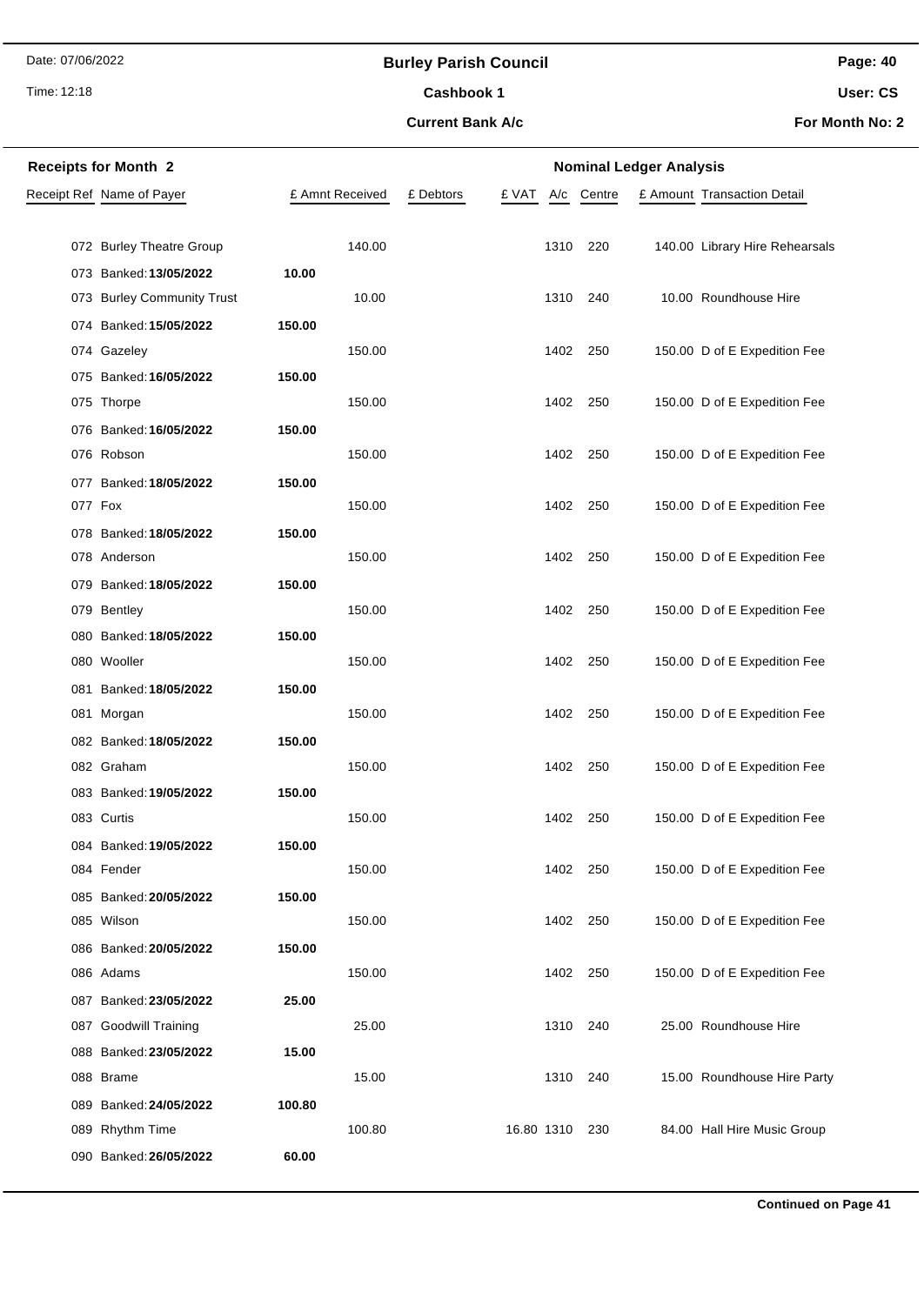## **Burley Parish Council**

Time: 12:18

## **Current Bank A/c** Cashbook 1

**Page: 41 User: CS**

**For Month No: 2**

| <b>Receipts for Month 2</b><br><b>Nominal Ledger Analysis</b> |                                 |            |                 |           |                |           |          |            |                                 |
|---------------------------------------------------------------|---------------------------------|------------|-----------------|-----------|----------------|-----------|----------|------------|---------------------------------|
|                                                               | Receipt Ref Name of Payer       |            | £ Amnt Received | £ Debtors | £ VAT          | A/c       | Centre   |            | £ Amount Transaction Detail     |
|                                                               |                                 |            |                 |           |                |           |          |            |                                 |
|                                                               | 090 Julia Carr                  |            | 60.00           |           | 10.00 1310     |           | 230      |            | 50.00 Hall Hire Yoga Class      |
| 091                                                           | Banked: 26/05/2022              | 63.00      |                 |           |                |           |          |            |                                 |
|                                                               | 091 The Story Makers            |            | 63.00           |           | 10.50 1310     |           | 230      |            | 52.50 Hall Hire Baby Group      |
|                                                               | 092 Banked: 26/05/2022          | 54.00      |                 |           |                |           |          |            |                                 |
|                                                               | 092 Anne Powell Sweaty Mamas    |            | 54.00           |           |                | 9.00 1310 | 230      |            | 45.00 Hall Hire Fitness Class   |
|                                                               | 093 Banked: 26/05/2022          | 300.00     |                 |           |                |           |          |            |                                 |
|                                                               | 093 Burley Bowling Club         |            | 300.00          |           |                | 1200      | 200      |            | 300.00 License Fee 2022         |
|                                                               | 094 Banked: 27/05/2022          | 532.00     |                 |           |                |           |          |            |                                 |
|                                                               | 094 Greenwood                   |            | 532.00          |           |                | 1170      | 100      |            | 532.00 Love Burley Payment      |
|                                                               | 095 Banked: 27/05/2022          | 7.50       |                 |           |                |           |          |            |                                 |
|                                                               | 095 Grange Park Surgery         |            | 7.50            |           |                | 1310      | 240      |            | 7.50 Roundhouse Hire            |
|                                                               | 096 Banked: 27/05/2022          | 43.20      |                 |           |                |           |          |            |                                 |
|                                                               | 096 Wharfe Valley Voices        |            | 43.20           |           |                | 7.20 1310 | 230      |            | 36.00 Hall Hire Choir           |
|                                                               | 097 Banked: 27/05/2022          | 86.40      |                 |           |                |           |          |            |                                 |
|                                                               | 097 Wharfe Valley Voices        |            | 86.40           |           | 14.40 1310     |           | 230      |            | 72.00 Hall Hire Choir           |
|                                                               | 098 Banked: 29/05/2022          | 1,500.00   |                 |           |                |           |          |            |                                 |
|                                                               | 098 Burley Trojans FC           |            | 1,500.00        |           |                | 1202      | 200      |            | 1,500.00 Recreation Ground Hire |
|                                                               | 099 Banked: 31/05/2022          | 336.00     |                 |           |                |           |          |            |                                 |
|                                                               | 099 NHS                         |            | 336.00          |           | 56.00 1310     |           | -230     |            | 280.00 Hall Hire Blood Donation |
| 100                                                           | Banked: 31/05/2022              | 336.00     |                 |           |                |           |          |            |                                 |
|                                                               | 100 NHS                         |            | 336.00          |           | 56.00 1310     |           | 230      |            | 280.00 Hall Hire Blood Donation |
|                                                               | 101 Banked: 31/05/2022          | 90.00      |                 |           |                |           |          |            |                                 |
|                                                               | 101 Flora Palou Yoga            |            | 90.00           |           | 15.00 1310     |           | 230      |            | 75.00 Hall Hire Yoga            |
|                                                               | 102 Banked: 31/05/2022          | 174.00     |                 |           |                |           |          |            |                                 |
|                                                               | 102 Joe Fearnley                |            | 174.00          |           | 29.00 1310 230 |           |          |            | 145.00 Hall Hire Fitness Class  |
|                                                               | 103 Banked: 31/05/2022          | 100.00     |                 |           |                |           |          |            |                                 |
|                                                               | 103 Joel                        |            | 100.00          |           |                |           | 1402 250 |            | 100.00 D of E Expedition Fee    |
|                                                               | <b>Total Receipts for Month</b> | 28,444.94  |                 | 0.00      | 1,754.73       |           |          | 26,690.21  |                                 |
|                                                               |                                 |            |                 |           |                |           |          |            |                                 |
|                                                               | <b>Cashbook Totals</b>          | 427,050.37 |                 | 0.00      | 1,754.73       |           |          | 425,295.64 |                                 |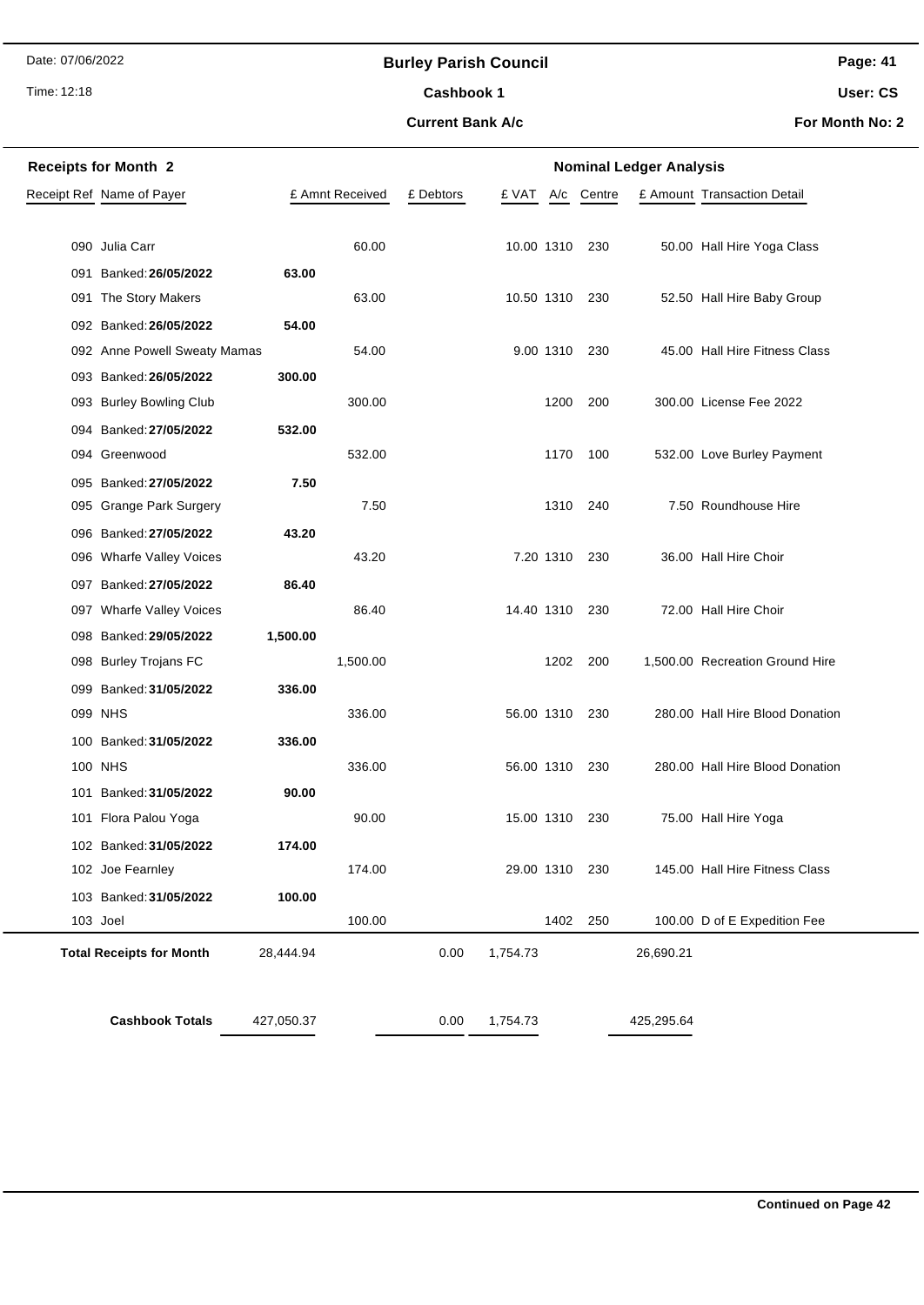## **Burley Parish Council**

Time: 12:18

## Cashbook 1

#### **Current Bank A/c**

**Page: 42 User: CS**

**For Month No: 2**

|                      | <b>Payments for Month 2</b>                                             |            | <b>Nominal Ledger Analysis</b> |  |             |               |            |  |                                                                     |  |
|----------------------|-------------------------------------------------------------------------|------------|--------------------------------|--|-------------|---------------|------------|--|---------------------------------------------------------------------|--|
| Date                 | Payee Name                                                              |            | Reference £ Total Amnt         |  | £ VAT       |               | A/c Centre |  | £ Amount Transaction Detail                                         |  |
|                      |                                                                         |            |                                |  |             |               |            |  |                                                                     |  |
| 05/05/2022           | Thomas Carr                                                             | 064        | 126.00                         |  |             | 4000          | 230        |  | 126.00 Sessional Caretaking                                         |  |
|                      | 05/05/2022 Amazon Payments UK Ltd                                       | 065        | 48.90                          |  |             | 8.15 4270     | 100        |  |                                                                     |  |
|                      |                                                                         |            | 310.00                         |  |             |               |            |  | 40.75 Union Jack Bunting                                            |  |
|                      | 05/05/2022 Yorkshire Internal Audit<br>05/05/2022 Chevin Landscapes Ltd | 066<br>067 | 2,493.60                       |  | 415.60 4390 | 4130          | 100<br>200 |  | 310.00 Internal Audit 2021/22<br>30.00 Additional Litter Collection |  |
|                      |                                                                         |            |                                |  |             | 4440          | 200        |  | 684.00 Compost Bin                                                  |  |
|                      |                                                                         |            |                                |  |             | 4370          | 200        |  | 684.00 Compost Bin                                                  |  |
|                      |                                                                         |            |                                |  |             | 4500          | 210        |  | 250.00 Skip for Allotment Tenants                                   |  |
|                      |                                                                         |            |                                |  |             | 4500          | 200        |  | 350.00 Area Opposite Jake Wrights                                   |  |
|                      |                                                                         |            |                                |  |             | 4500          | 200        |  | 40.00 New Lock Supply                                               |  |
|                      |                                                                         |            |                                |  |             | 4370          | 200        |  | 40.00 Roundhouse Garden                                             |  |
|                      |                                                                         |            |                                |  |             |               |            |  | Maintenance                                                         |  |
|                      | 05/05/2022 Abigail Skerrey                                              | 068        | 114.00                         |  |             | 4505          | 220        |  | 114.00 Library Cleaning April                                       |  |
| 05/05/2022           | <b>Tom Sumner</b>                                                       | 069        | 156.00                         |  |             | 4450          | 200        |  | 156.00 Water Feature Maintenance                                    |  |
| 05/05/2022           | <b>Tom Sumner</b>                                                       | 070        | 420.00                         |  |             | 4500          | 240        |  | 420.00 Roundhouse Refurbishment                                     |  |
|                      | 05/05/2022 Tom Sumner                                                   | 071        | 350.00                         |  |             | 4500          | 230        |  | 350.00 Queens Hall Path Repair                                      |  |
| 05/05/2022           | <b>Business Stream</b>                                                  | 072        | 9.34                           |  |             | 4510          | 210        |  | 9.34 Aireville Allotments Water                                     |  |
|                      | 05/05/2022 Chevin Landscapes Ltd                                        | 073        | 2,261.34                       |  | 376.89 4370 |               | 200        |  | 307.70 Grange Park Maintenance                                      |  |
|                      |                                                                         |            |                                |  |             | 4430          | 200        |  | 40.80 Victoria Park Maintenance                                     |  |
|                      |                                                                         |            |                                |  |             | 4440          | 200        |  | 217.60 Village Green Maintenance                                    |  |
|                      |                                                                         |            |                                |  |             | 4400          | 200        |  | 238.00 Recreation Ground<br>Maintenance                             |  |
|                      |                                                                         |            |                                |  |             | 4500          | 230        |  | 47.60 QH Grass Cutting                                              |  |
|                      |                                                                         |            |                                |  |             | 4360          | 200        |  | 38.25 BHF Grass Cutting                                             |  |
|                      |                                                                         |            |                                |  |             | 4380          | 200        |  | 726.75 Verges Grass Cutting                                         |  |
|                      |                                                                         |            |                                |  |             | 4390          | 200        |  | 211.65 Litter Bins                                                  |  |
|                      |                                                                         |            |                                |  |             | 4500          | 200        |  | 56.10 Waste Disposal Services                                       |  |
|                      | 05/05/2022 Margaret Smith                                               | 074        | 33.24                          |  |             | 4300          | 100        |  | 33.24 Love Burley Payment                                           |  |
|                      | 05/05/2022 Amazon Payments UK Ltd                                       | 075        | 17.50                          |  |             | 2.92 4500     | 230        |  | 14.58 Microphone                                                    |  |
|                      | 05/05/2022 Furniture@Work Ltd                                           | 076        | 432.00                         |  | 72.00 4500  |               | 230        |  | 360.00 Queens Hall Foyer Chairs                                     |  |
|                      | 05/05/2022 SLCC Enterprises Ltd                                         | 077        | 325.00                         |  |             | 4140          | 100        |  | 325.00 SLCC Subscription 22/23                                      |  |
|                      | 05/05/2022 O2 (Telefonica UK)                                           | 078        | 90.47                          |  | 15.08 4180  |               | 100        |  | 75.39 Staff Mobile Phones                                           |  |
|                      | 11/05/2022 Yorkshire Lighting Services                                  | 079        | 114.00                         |  | 19.00 4500  |               | 230        |  | 95.00 Publc Toilet Door Repair                                      |  |
|                      | 11/05/2022 R W Morten                                                   | 080        | 23.83                          |  |             | 3.97 4500 230 |            |  | 19.86 Janitorial Supplies                                           |  |
|                      | 11/05/2022 Margaret Smith                                               | 081        | 45.38                          |  |             | 4300          | 100        |  | 45.38 Love Burley Payment                                           |  |
|                      | 11/05/2022 Tjasa Seljak                                                 | 082        | 128.35                         |  |             | 4300          | 100        |  | 128.35 Love Burley Payment                                          |  |
|                      | 11/05/2022 Clare Smith                                                  | 083        | 9.99                           |  |             | 1.67 4160     | 100        |  | 8.32 Printing Costs                                                 |  |
|                      | 16/05/2022 RDC Solicitors                                               | 084        | 5,303.81                       |  |             | 4290          | 100        |  | 5,303.81 Otley Golf Club Land<br>Purchase                           |  |
| 18/05/2022 NPower    |                                                                         | 085        | 30.46                          |  |             | 1.45 4280     | 100        |  | 29.01 Public Toilet Electricity                                     |  |
| 18/05/2022 NPower    |                                                                         | 086        | 32.36                          |  |             | 1.54 4510     | 200        |  | 30.82 Grange Park Electricity                                       |  |
|                      | 18/05/2022 Clare Smith                                                  | 087        | 11.40                          |  |             | 4160          | 100        |  | 11.40 Postage Costs                                                 |  |
|                      | 18/05/2022 The Award Scheme Ltd                                         | 088        | 304.00                         |  |             | 4550          | 250        |  | 304.00 DoE Welcome Packs                                            |  |
|                      | 18/05/2022 Margaret Smith                                               | 089        | 24.40                          |  |             | 4300          | 100        |  | 24.40 Love Burley Payment                                           |  |
|                      | 18/05/2022 Amazon Payments UK Ltd                                       | 090        | 20.46                          |  |             | 3.41 4160     | 100        |  | 17.05 Stationery                                                    |  |
| 18/05/2022 Cactus IT |                                                                         | 091        | 140.40                         |  | 23.40 4190  |               | 100        |  | 117.00 IT Support & Office 365                                      |  |
|                      | 19/05/2022 Lindsay Field                                                | 092        | 241.00                         |  |             | 4555          | 250        |  | 241.00 Expedition Costs                                             |  |
|                      | 19/05/2022 Access Contracting Ltd                                       | 093        | 1,029.60                       |  | 171.60 4500 |               | 230        |  | 858.00 Lighting Load Testing                                        |  |
|                      | 19/05/2022 Amazon Payments UK Ltd                                       | 094        | 30.30                          |  |             | 5.05 4505     | 230        |  | 25.25 Janitorial Supplies                                           |  |
|                      | 19/05/2022 SLCC Enterprises Ltd                                         | 095        | 36.00                          |  |             | 6.00 4110 100 |            |  | 30.00 Allotment Management                                          |  |

**Continued on Page 43**